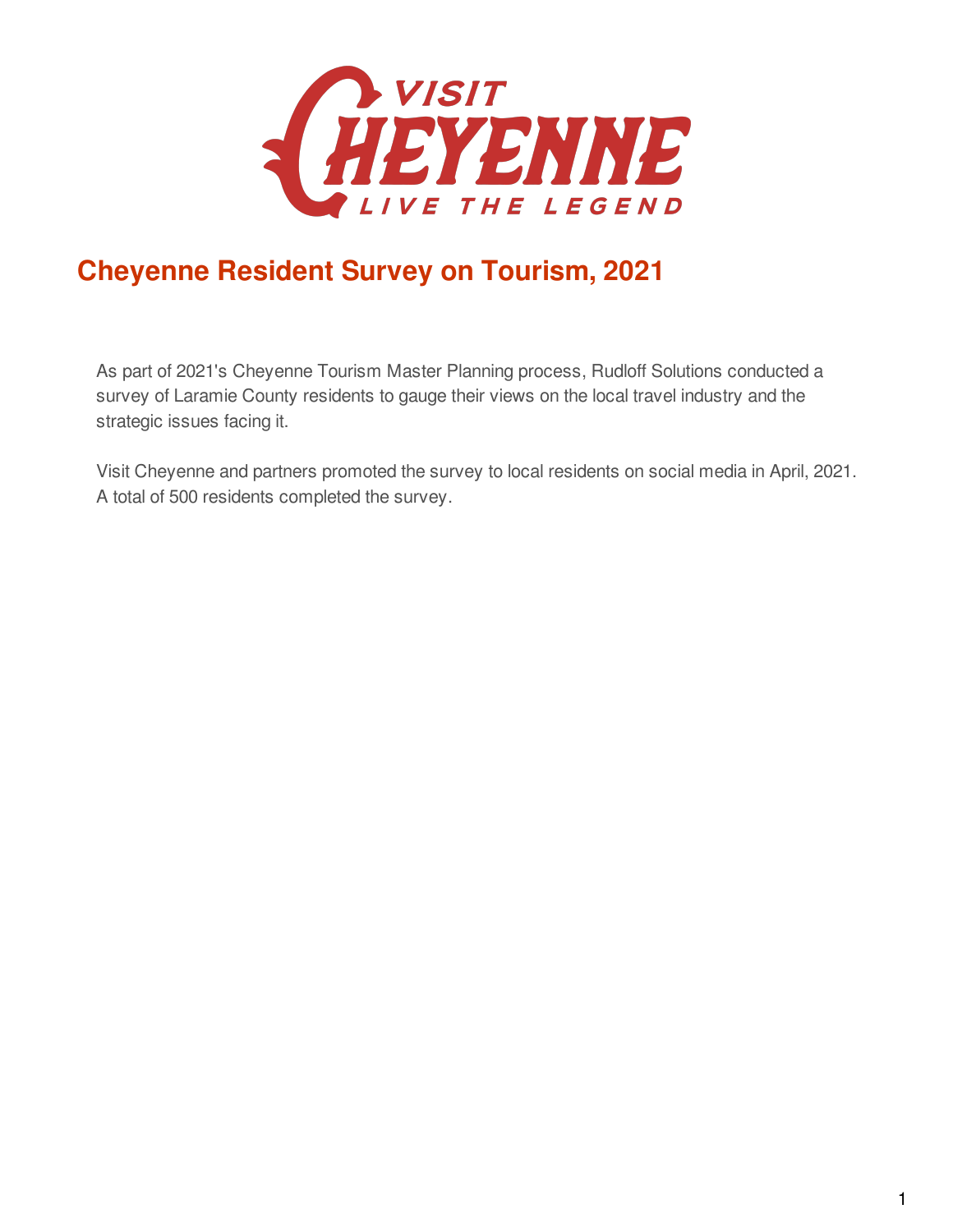1. First, please rate how IMPORTANT each of these attributes is for a community's Quality of Life for its Residents, where 5 is High Importance and 1 is Low Importance.

|                                               | 5 High<br>Importance | 4            | $3\phantom{a}$ | $\overline{2}$         | 1 Low<br>Importance    | <b>Average</b> |
|-----------------------------------------------|----------------------|--------------|----------------|------------------------|------------------------|----------------|
| Attractions<br>Count<br>Row %                 | 199<br>40.8%         | 178<br>36.5% | 96<br>19.7%    | 10<br>2.0%             | 5<br>1.0%              | 4.1            |
| <b>Outdoor Recreation</b><br>Count<br>Row %   | 297<br>59.8%         | 145<br>29.2% | 47<br>9.5%     | 4<br>0.8%              | $\overline{4}$<br>0.8% | 4.5            |
| Downtown<br>Count<br>Row %                    | 242<br>48.9%         | 160<br>32.3% | 71<br>14.3%    | 17<br>3.4%             | 5<br>1.0%              | 4.2            |
| Events<br>Count<br>Row %                      | 242<br>49.0%         | 172<br>34.8% | 66<br>13.4%    | 10<br>2.0%             | $\overline{4}$<br>0.8% | 4.3            |
| Community<br>Attractiveness<br>Count<br>Row % | 289<br>58.1%         | 159<br>32.0% | 42<br>8.5%     | $\overline{4}$<br>0.8% | 3<br>0.6%              | 4.5            |
| Hospitality<br>Count<br>Row %                 | 314<br>63.2%         | 139<br>28.0% | 36<br>7.2%     | $\overline{7}$<br>1.4% | $\mathbf{1}$<br>0.2%   | 4.5            |
| A Community's Brand<br>Count<br>Row %         | 108<br>21.7%         | 170<br>34.2% | 151<br>30.4%   | 45<br>9.1%             | 23<br>4.6%             | 3.6            |
| Lodging<br>Count<br>Row %                     | 165<br>33.3%         | 169<br>34.1% | 114<br>23.0%   | 33<br>6.7%             | 15<br>3.0%             | 3.9            |
| Restaurants / Dlning<br>Count<br>Row %        | 351<br>70.6%         | 123<br>24.7% | 17<br>3.4%     | 4<br>0.8%              | $\overline{c}$<br>0.4% | 4.6            |
| Shopping<br>Count<br>Row %                    | 228<br>46.1%         | 192<br>38.8% | 62<br>12.5%    | 11<br>2.2%             | $\overline{c}$<br>0.4% | 4.3            |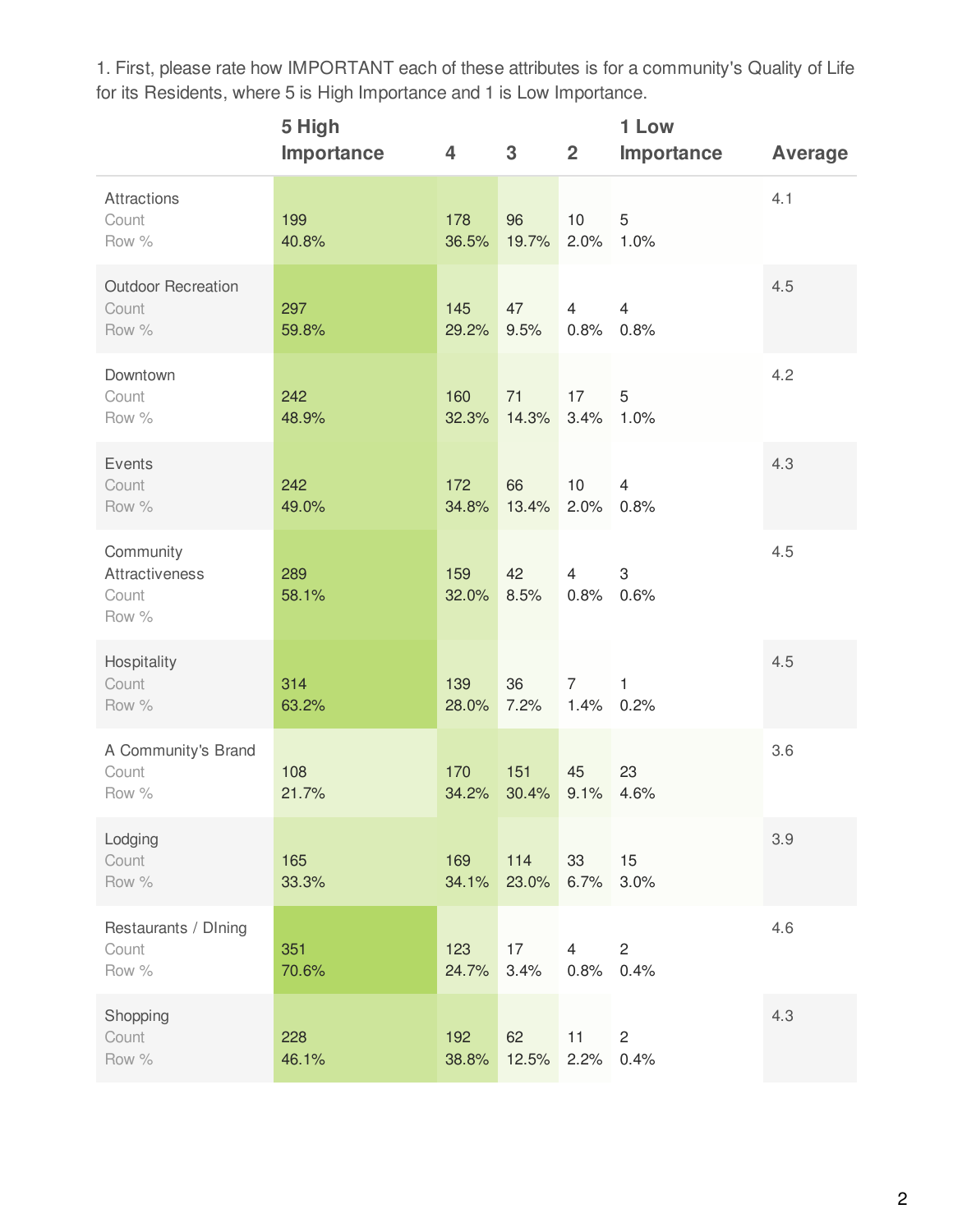2. Now, consider how Cheyenne is doing on these same attributes. Please rate the Condition or Quality of each, where 5 is Excellent, 3 is Average, and 1 is Poor.

|                                                                        | 5<br><b>Excellent</b> | 4            | 3<br><b>Average</b> | $\overline{2}$ | 1<br><b>Poor</b> | <b>Average</b> |
|------------------------------------------------------------------------|-----------------------|--------------|---------------------|----------------|------------------|----------------|
| <b>Cheyenne Attractions</b><br>Count<br>Row %                          | 66<br>13.3%           | 109<br>22.0% | 211<br>42.5%        | 87<br>17.5%    | 23<br>4.6%       | 3.2            |
| Cheyenne's Downtown<br>Count<br>Row %                                  | 36<br>7.3%            | 124<br>25.0% | 190<br>38.3%        | 114<br>23.0%   | 32<br>6.5%       | 3.0            |
| <b>Cheyenne Events</b><br>Count<br>Row %                               | 37<br>7.5%            | 142<br>28.6% | 208<br>41.9%        | 83<br>16.7%    | 26<br>5.2%       | 3.2            |
| Cheyenne's Community's Brand<br>Count<br>Row %                         | 38<br>7.7%            | 110<br>22.2% | 218<br>44.0%        | 91<br>18.3%    | 39<br>7.9%       | 3.0            |
| Cheyenne Outdoor Recreation<br>Count<br>Row %                          | 65<br>13.1%           | 140<br>28.3% | 199<br>40.2%        | 64<br>12.9%    | 27<br>5.5%       | 3.3            |
| <b>Cheyenne Hospitality</b><br>Count<br>Row %                          | 81<br>16.3%           | 172<br>34.7% | 183<br>36.9%        | 41<br>8.3%     | 19<br>3.8%       | 3.5            |
| <b>Cheyenne's Community</b><br><b>Attractiveness</b><br>Count<br>Row % | 26<br>5.3%            | 113<br>22.8% | 212<br>42.8%        | 110<br>22.2%   | 34<br>6.9%       | 3.0            |
| Cheyenne Lodging<br>Count<br>Row %                                     | 57<br>11.5%           | 156<br>31.5% | 218<br>44.0%        | 49<br>9.9%     | 16<br>3.2%       | 3.4            |
| Cheyenne's Restaurants / Dining<br>Count<br>Row %                      | 40<br>8.1%            | 122<br>24.6% | 193<br>39.0%        | $111$<br>22.4% | 29<br>5.9%       | 3.1            |
| Cheyenne Shopping<br>Count<br>Row %                                    | 21<br>4.3%            | 82<br>16.6%  | 209<br>42.4%        | 130<br>26.4%   | 51<br>10.3%      | 2.8            |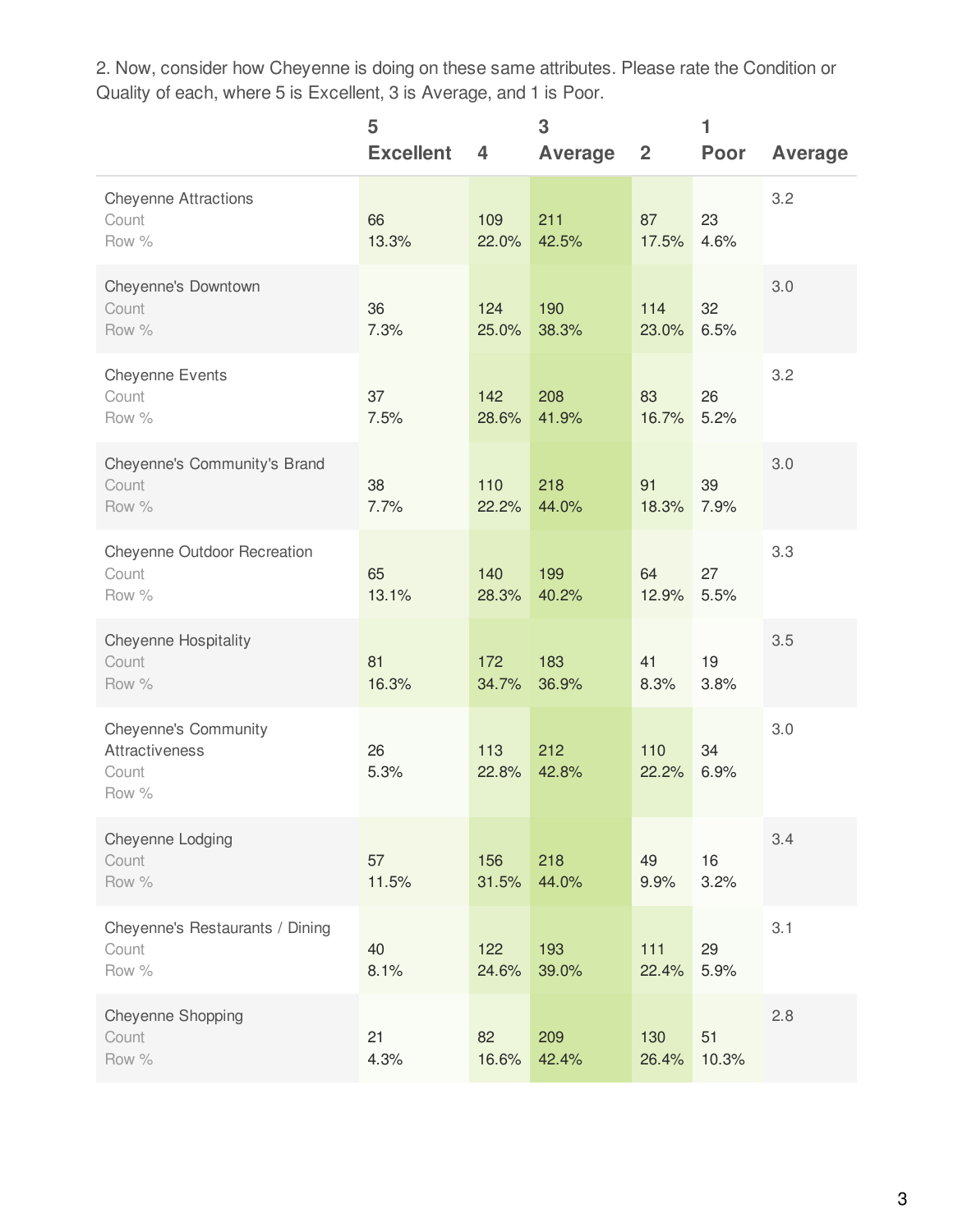3. Care to elaborate on any of your ratings from Question 3 above?

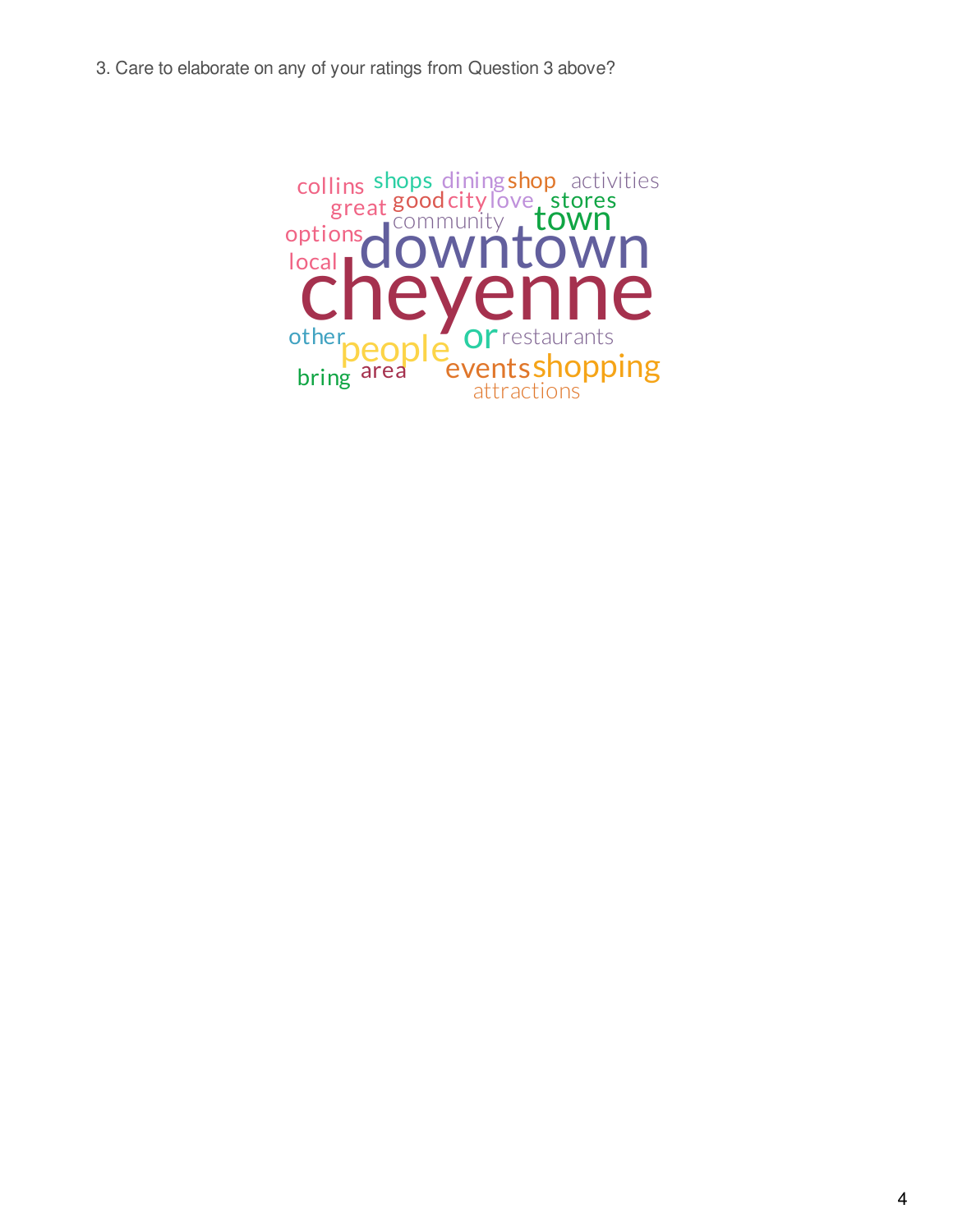4. How much do you agree with the following statements about the Cheyenne area travel industry?

|                                                                                                                                                  | <b>Strongly</b><br>agree | Agree        |              | <b>Neutral Disagree</b> | <b>Strongly</b><br>disagree | Average |
|--------------------------------------------------------------------------------------------------------------------------------------------------|--------------------------|--------------|--------------|-------------------------|-----------------------------|---------|
| The travel industry has a<br>positive economic impact on<br>Cheyenne and Laramie<br>County.<br>Count<br>Row %                                    | 203<br>41.1%             | 200<br>40.5% | 69<br>14.0%  | 18<br>3.6%              | $\overline{4}$<br>0.8%      | 4.2     |
| Visitors help our area by<br>paying local taxes that we<br>don't have to pay.<br>Count<br>Row %                                                  | 172<br>34.7%             | 195<br>39.3% | 90<br>18.1%  | 31<br>6.3%              | 8<br>1.6%                   | 4.0     |
| Visitors make our community<br>lively and interesting by<br>supporting a variety of<br>restaurants, attractions, and<br>shops.<br>Count<br>Row % | 193<br>38.9%             | 206<br>41.5% | 73<br>14.7%  | 18<br>3.6%              | 6<br>1.2%                   | 4.1     |
| Visitors add unwanted<br>congestion to our streets and<br>businesses.<br>Count<br>Row %                                                          | 23<br>4.6%               | 57<br>11.5%  | 122<br>24.5% | 215<br>43.3%            | 80<br>16.1%                 | 2.5     |
| Tourists use more local<br>government services than<br>they pay for in traveler taxes.<br>Count<br>Row %                                         | 18<br>3.6%               | 51<br>10.3%  | 198<br>39.9% | 176<br>35.5%            | 53<br>10.7%                 | 2.6     |
| In general, the benefits of the<br>travel industry outweigh its<br>negatives.<br>Count<br>Row %                                                  | 178<br>36.0%             | 224<br>45.3% | 77<br>15.6%  | 12<br>2.4%              | $\overline{4}$<br>0.8%      | 4.1     |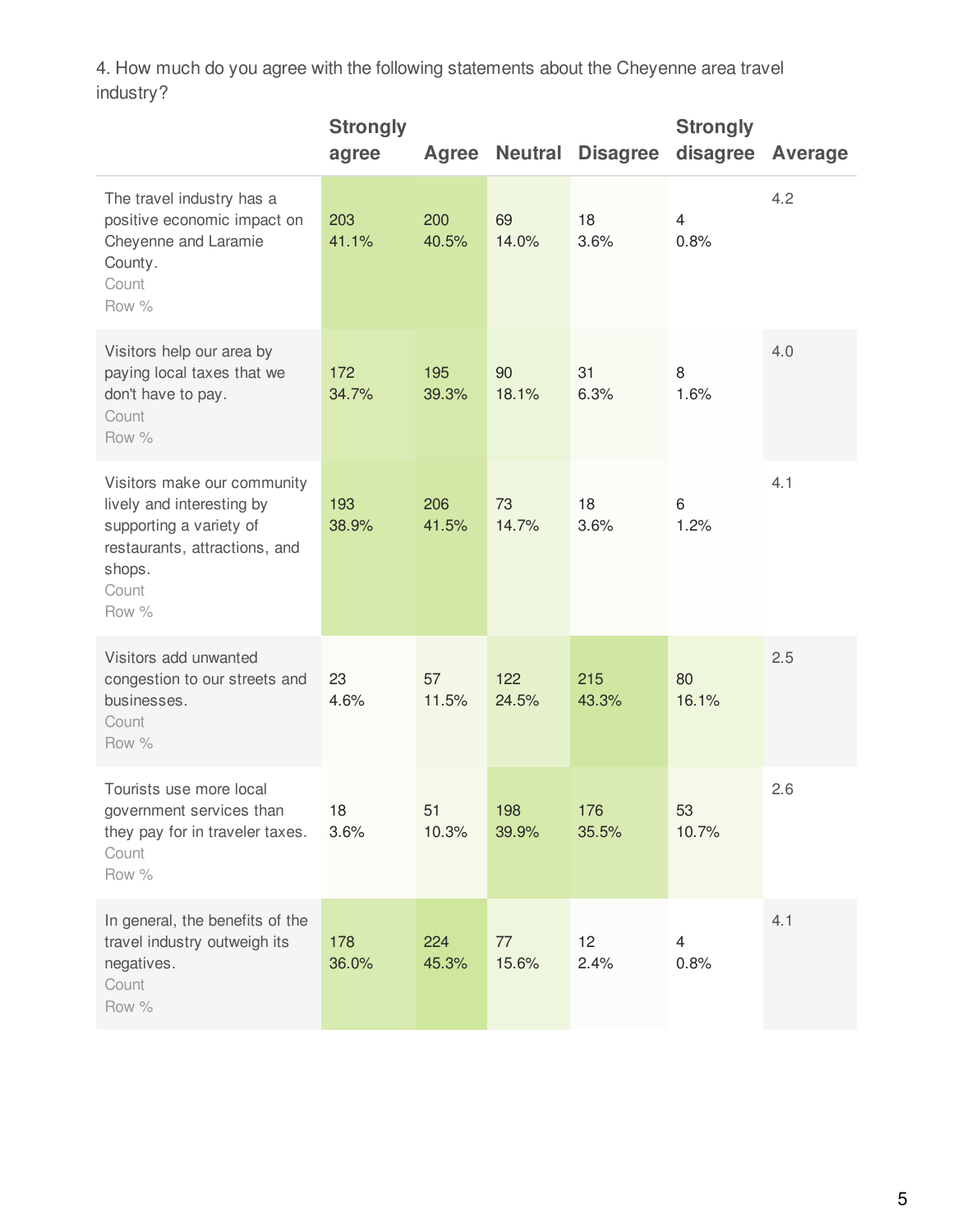5. Considering the Covid situation, how do you feel about tourists visiting Cheyenne and Laramie County right now?



| <b>Value</b>        | <b>Percent</b> | <b>Responses</b> |
|---------------------|----------------|------------------|
| Strongly approve    | 27.0%          | 134              |
| Approve             | 41.7%          | 207              |
| Neutral             | 20.0%          | 99               |
| Disapprove          | 9.3%           | 46               |
| Strongly disapprove | 2.0%           | 10               |

**Totals: 496**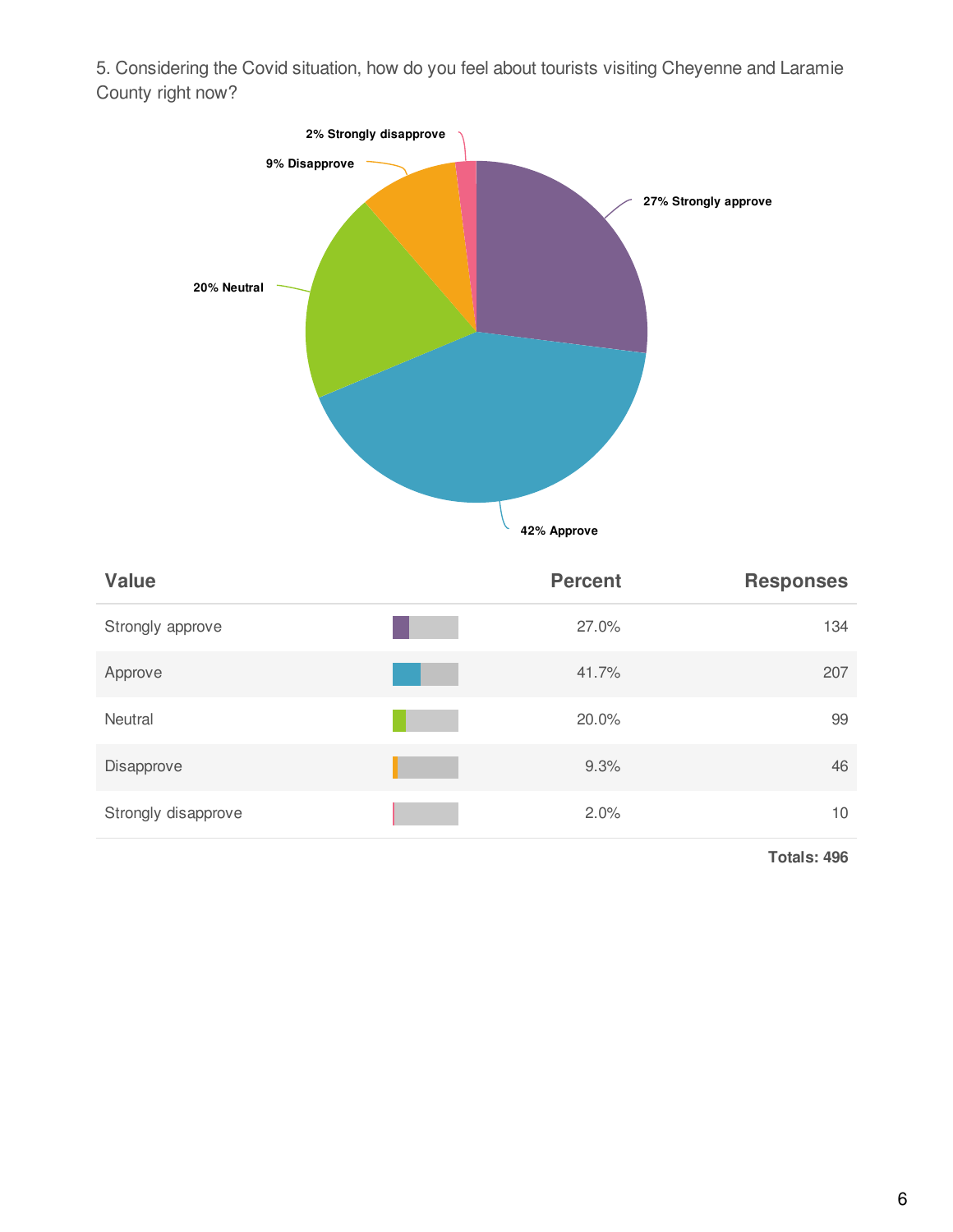mask cord control mask people safe state mandate p risk community virus high cheyenne <sup>numbers</sup> cases visitors health infection spreading vaccinated • or l protect wear<sup>'</sup> wyoming bring coming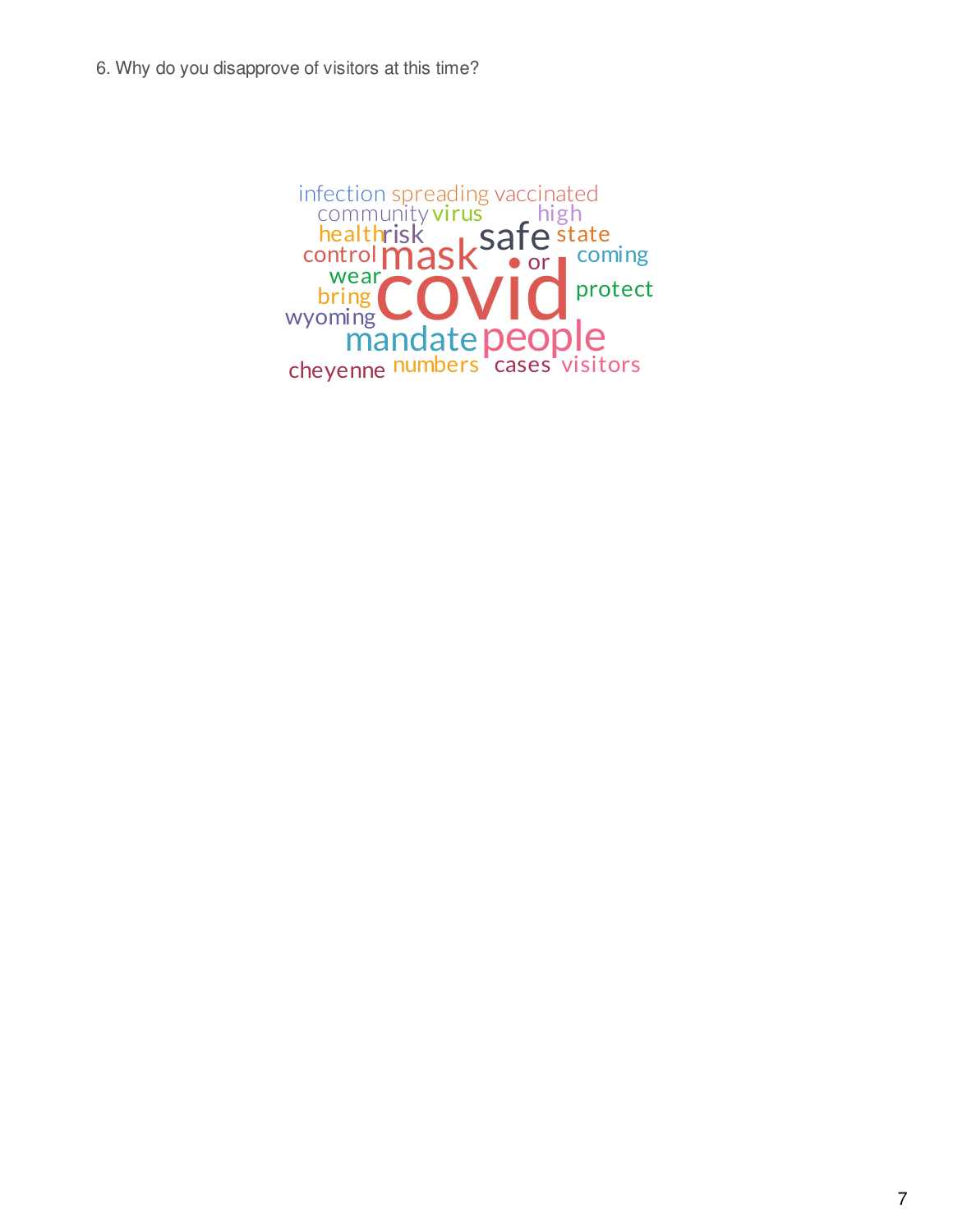7. Do you feel Cheyenne's level of travel and tourism is



| <b>Value</b>        | <b>Percent</b> | <b>Responses</b> |
|---------------------|----------------|------------------|
| Too much            | 1.8%           | 9                |
| About right         | 35.2%          | 175              |
| Not enough          | 54.3%          | 270              |
| Unsure / Don't know | 8.7%           | 43               |

**Totals: 497**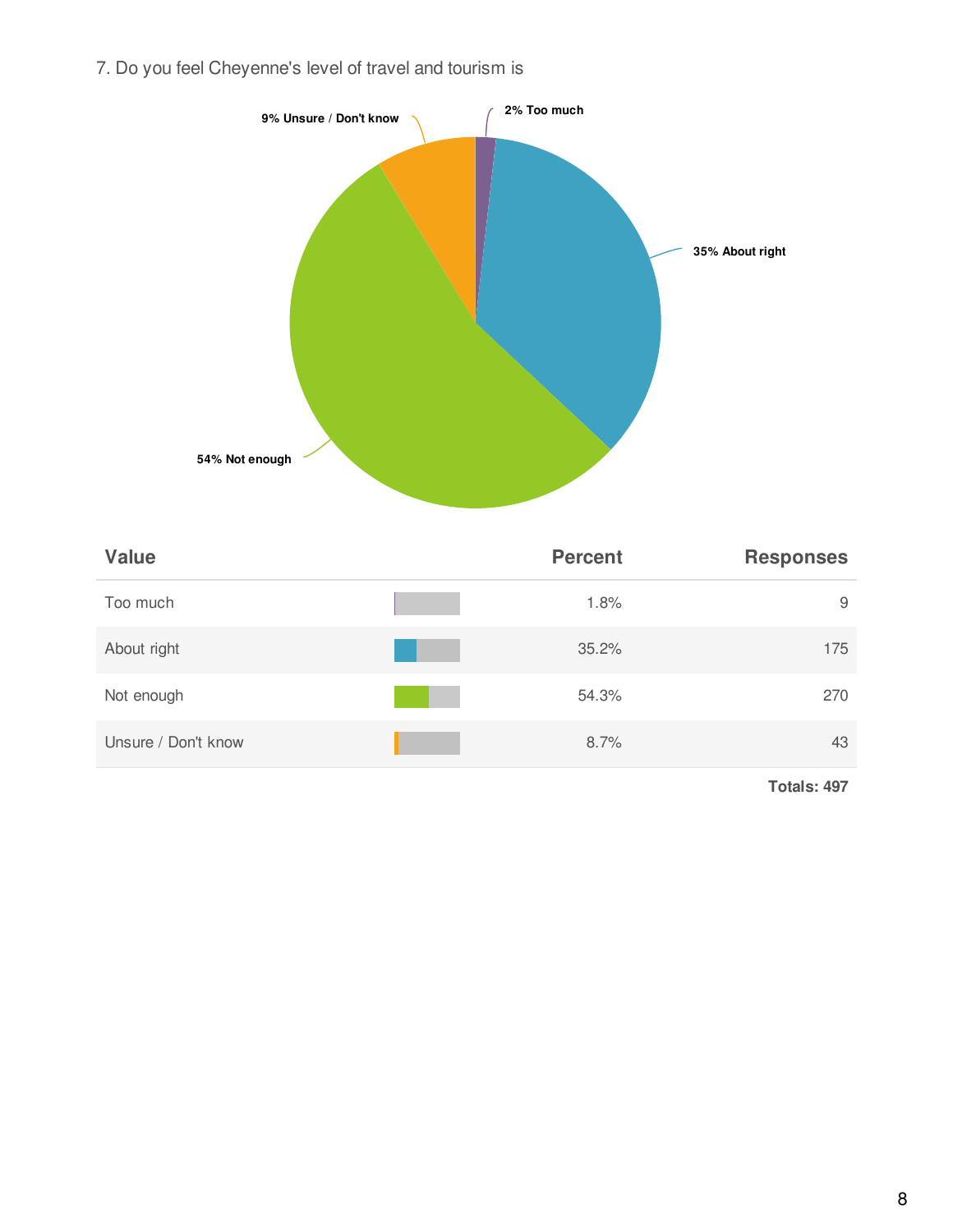## 8. How do you feel about these statements?

|                                                                                                                       | <b>Strongly</b><br>agree | Agree        | <b>Neutral</b> | <b>Disagree</b>      | <b>Strongly</b><br>disagree | Average |
|-----------------------------------------------------------------------------------------------------------------------|--------------------------|--------------|----------------|----------------------|-----------------------------|---------|
| Cheyenne/Laramie County<br>are doing a good job of<br>promoting tourism to this<br>area.<br>Count<br>Row %            | 44<br>8.9%               | 176<br>35.4% | 177<br>35.6%   | 88<br>17.7%          | 12<br>2.4%                  | 3.3     |
| I like the way<br>Cheyenne/Laramie County's<br>tourism advertising<br>represents my home.<br>Count<br>Row %           | 47<br>9.5%               | 180<br>36.2% | 200<br>40.2%   | 55<br>11.1%          | 15<br>3.0%                  | 3.4     |
| Cheyenne/Laramie County<br>should actively pursue new<br>attractions for visitors and<br>residents.<br>Count<br>Row % | 244<br>49.3%             | 203<br>41.0% | 40<br>8.1%     | 6<br>1.2%            | $\overline{c}$<br>0.4%      | 4.4     |
| Cheyenne/Laramie County<br>should develop/host more<br>major events for residents<br>and visitors.<br>Count<br>Row %  | 266<br>53.5%             | 182<br>36.6% | 40<br>8.0%     | 6<br>1.2%            | 3<br>0.6%                   | 4.4     |
| Cheyenne/Laramie County<br>should actively work to<br>improve downtown Cheyenne.<br>Count<br>Row %                    | 299<br>60.2%             | 155<br>31.2% | 32<br>6.4%     | 8<br>1.6%            | 3<br>0.6%                   | 4.5     |
| Cheyenne/Laramie County<br>should develop and promote<br>local outdoor recreation<br>options.<br>Count<br>Row %       | 253<br>50.9%             | 191<br>38.4% | 49<br>9.9%     | $\mathbf{2}$<br>0.4% | $\overline{2}$<br>0.4%      | 4.4     |